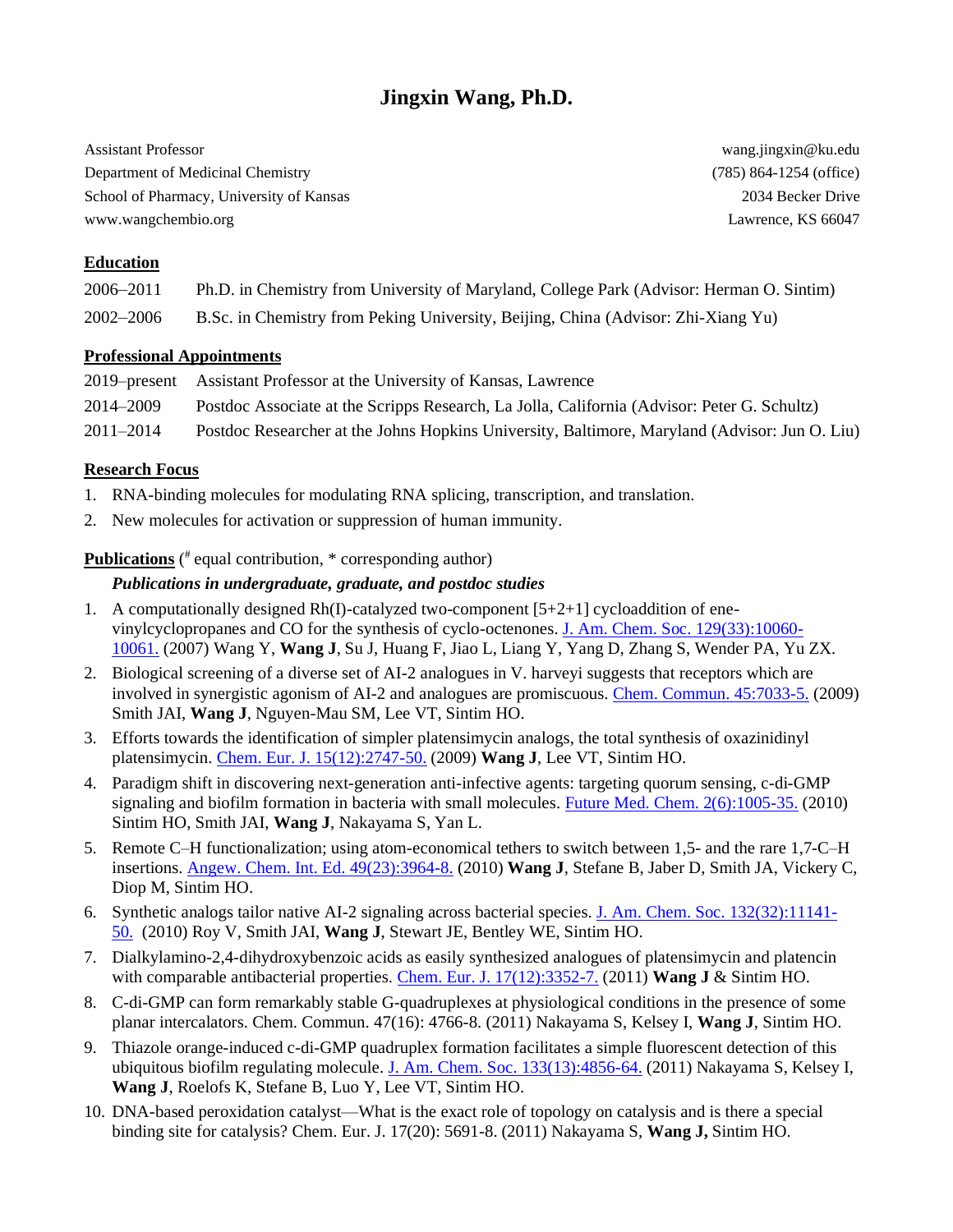- 11. Differential radial capillary action of ligand assay for HTS detection of protein-metabolite interactions. [PNAS](https://www.ncbi.nlm.nih.gov/pubmed/21876132)  [108\(37\): 15528-33.](https://www.ncbi.nlm.nih.gov/pubmed/21876132) (2011) Roelofs KG, **Wang J**, Sintim HO, Lee VT.
- 12. Conservative change to the phosphate moiety of cyclic diguanylic monophosphate remarkably affects its polymorphism and ability to bind DGC, PDE, and PilZ proteins. [J. Am. Chem. Soc. 133\(24\):9320-90.](https://pubs.acs.org/doi/abs/10.1021/ja1112029) (2011) **Wang J**, Zhou J, Donaldson GP, Nakayama S, Yan L, Lam YF, Lee VT, Sintim HO.
- 13. Effects on membrane lateral pressure suggest permeation mechanisms for bacterial quorum signaling molecules. Biochemistry 50(32): 6983-93. (2011) Kamaraju K, Smith J, **Wang J**, Roy V, Sintim HO, Bentley WE, Sukharev S.
- 14. Altering the communication networks of multispecies microbial systems using a diverse toolbox of AI-2 analogues. ACS Chem. Biol. 7(6): 1023-30. (2012) Gamby S, Roy V, Guo M, Smith JAI, **Wang J**, Stewart JE, Wang X, Bentley WE, Sintim HO.
- 15. Inhibitors of fatty acid synthesis in prokaryotes and eukaryotes as anti-infective, anticancer and anti-obesity drugs. [Future Med. Chem. 4\(9\):1113-51.](https://www.ncbi.nlm.nih.gov/pubmed/22709254) (2012) **Wang J**, Hudson R, Sintim HO.
- 16. Endo-S-di-GMP analogues-polymorphism and binding studies with class I riboswitch. Molecule 17(11): 13376-89. (2012). Zhou J, Sayre DA, **Wang J**, Pahadi N, Sintim HO.
- 17. Selective binding of 2'-F-di-GMP to Ct-E88 and Cb-E43, new class I riboswitches from C. tetani and C. botulinum respectively. Mol. BioSys. 9(6): 1535-9. (2013) Luo Y, Zhou J, **Wang J**, Dayie K, Sintim HO.
- 18. Potent suppression of c-di-GMP synthesis via I-site allosteric inhibition of diguanylate cyclases with 2'-F-di-GMP, [Bioorg. Med. Chem. 21\(14\), 4396-404.](https://www.ncbi.nlm.nih.gov/pubmed/23685177) (2013) Zhou J, Watt S, **Wang J**, Nakayama S, Sayre DA, Lam YF, Lee VT, Sintim HO.
- 19. Octameric G8 c-di-GMP is an efficient peroxidase and this suggests that an open G-tetrad site can effectively enhance hemin peroxidation reactions. [RSC Adv. 3\(18\): 6305-10.](https://pubs.rsc.org/en/content/articlelanding/2013/ra/c3ra23308a#!divAbstract) (2013) Roembke BT, **Wang J**, Nakayama S, Zhou J, Sintim HO.
- 20. Essential roles of methionine and SAM in the autarkic lifestyle of Mycobacterium tuberculosis. PNAS 112(32): 10008-13. (2015) Berney M, Berney-Meyer L, Wong KW, Chen B, Chen M, Kim J, **Wang J**, Harris D, Parkhill J, Chan J, Wang F, Jacobs WR.
- 21. Oligoribonuclease is the primary degradative enzyme for pGpG in P. aeruginosa that is required for cyclic-di-GMP turnover. PNAS 112(36): E5048-57. (2015) Orr MW, Donaldson GP, Severin GB, **Wang J**, Sintim HO, Waters CM, Lee VT.
- 22. Mechanistic studies of a small molecule modulator of SMN2 splicing, [PNAS, 115\(20\): E4604-12.](https://www.ncbi.nlm.nih.gov/pubmed/29712837) (2018) **Wang J**, Schultz PG, Johnson K. DOI: 10.1073/pnas.1800260115
- 23. Using In Vitro and In-cell SHAPE to Investigate Small Molecule Induced Pre-mRNA Structural Changes. (2019) J. Vis. Exp.(143), e59021. **Wang J**, Hammond J, Johnson KA.
- 24. Rapafucins, rapamycin-inspired macrocycles with new target specificity. (2019) [Nat. Chem.,11\(3\):254-](https://www.ncbi.nlm.nih.gov/pubmed/30532015) [63.](https://www.ncbi.nlm.nih.gov/pubmed/30532015) Guo ZF<sup>#</sup>, Hong SY<sup>#</sup>, Wang J<sup>#</sup>, Rehan S, Liu W, Peng H, Das M, Li W, Bhat S, Peiffer B, Ullman BR, Tse CM, Tarmakova Z, Schiene-Fischer C, Fischer G, Coe I, Paavilainen VO, Sun Z, Liu JO. (# = co-first authors).
- 25. Discovery of a potent GLUT inhibitor using rapafucin 3D microarrays. (2019) [Angew. Chem. Int.](https://www.ncbi.nlm.nih.gov/pubmed/31591797)  Ed. [58,17158–62.](https://www.ncbi.nlm.nih.gov/pubmed/31591797) Guo ZF<sup>#</sup>, Cheng Z<sup>#</sup>, Wang J<sup>#</sup>, Liu W, Peng H, Wang Y, Rao AVS, Li RJ, Ying X, Korangath P, Liberti MV, Li Y, Xie Y, Hong SY, Schiene-Fischer C, Fischer G, Locasale JW, Sukumar S, Zhu H, Liu JO.

### *Independent publications at the University of Kansas*

- 26. The RNA Architecture of the SARS-CoV-2 3'-Untranslated Region. (2020) [Viruses](https://www.mdpi.com/1999-4915/12/12/1473) 12(12), 1473. Zhao J, Qiu J, Aryal S, Hackett JL, **Wang J\***. DOI: 10.3390/v12121473.
- 27. RNA-Targeting Splicing Modifiers: Drug Development and Screening Assays. (2021) [Molecules](https://www.mdpi.com/1420-3049/26/8/2263) 26(8), 2263. Tang Z, Zhao J, Pearson ZJ, Boskovic ZV, **Wang J\***. DOI: 10.3390/molecules26082263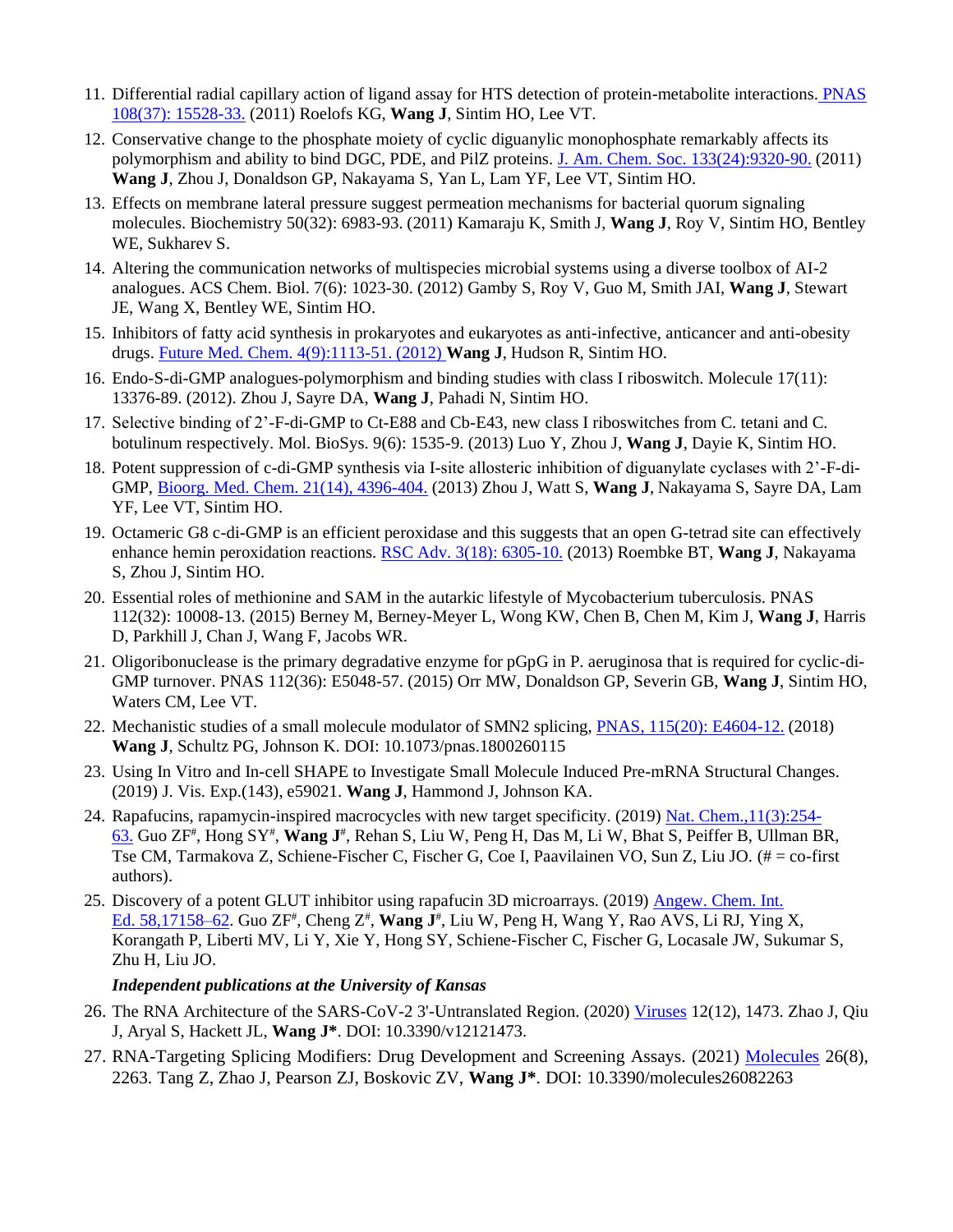- 28. Recognition of single-stranded nucleic acids by small-molecule splicing modulators. (2021) [Nucleic](https://academic.oup.com/nar/advance-article/doi/10.1093/nar/gkab602/6324615) Acids [Res.](https://academic.oup.com/nar/advance-article/doi/10.1093/nar/gkab602/6324615) 49(14), 7870–83. Tang Z, Akhter S, Ramprasad A, Wang X, Reibarkh M, Wang J, Aryal S, Thota SS, Zhao J, Douglas JT, Gao P, Holmstrom ED, Miao Y\*, **Wang J\***. DOI: 10.1093/nar/gkab602.
- 29. High throughput screening identifies inhibitors for parvovirus B19 infection of human erythroid progenitors. (2021) Ning K, Roy A, Cheng F, Xu P, Kleiboeker S, Escalante C, **Wang J**, and Qiu J\*. [J.](https://journals.asm.org/doi/abs/10.1128/JVI.01326-21) [Virol.](https://journals.asm.org/doi/abs/10.1128/JVI.01326-21) JVI0132621. DOI: 10.1128/JVI.01326-21.
- 30. Inhibition of SARS-CoV-2 by targeting conserved viral RNA structures and sequences. (2021) [Front.](https://www.frontiersin.org/articles/10.3389/fchem.2021.802766/full) [Chem.](https://www.frontiersin.org/articles/10.3389/fchem.2021.802766/full) *9*, 802766. Hegde S # , Tang Z # , Zhao J, **Wang J\***. DOI: 10.3389/fchem.2021.802766.
- 31. CRISPR-mediated Enzyme Fragment Complementation Assay for Quantification of the Stability of Splice Isoforms. (2022) <u>[ChemBioChem.](https://chemistry-europe.onlinelibrary.wiley.com/doi/abs/10.1002/cbic.202200012)</u> e202200012. Tang, Z.<sup>#</sup>, Hegde, S.<sup>#</sup>, Zhao, J.<sup>#</sup>, Zhu, S., Lorson, C. L., Johnson K. A., **Wang, J.\*** DOI: 10.1002/cbic.202200012.
- 32. Cellular Target Deconvolution of Small Molecules using a Selection-based Genetic Screening Platform. (Submitted; manuscript under review) Zhao, J., Tang, Z.<sup>#</sup>, Selvaraju, M.<sup>#</sup>, Johnson K. A., Douglas, J., Gao, F., Petrassi, M., **Wang, J.\***

#### **Patents**

- 1. Liu JO, **Wang J**, Guo Z *et al*. (2012) Hybrid cyclic libraries and screens thereof. WO 2012/075048.
- 2. Liu JO, **Wang J**, Sun Z, Hong S. (2017) Rapadocins, inhibitors of equilibrative nucleoside transporter 1 and uses thereof. WO2017/136717.
- 3. Liu JO, **Wang J**, Guo Z. (2017) Rapaglutins, novel inhibitors of GLUT and use thereof. WO2017/136731.

| Course $#$      | Program  | Title                                      | Semester/Year    | % Taught |
|-----------------|----------|--------------------------------------------|------------------|----------|
| <b>MDCM 710</b> | Graduate | Chemistry of Drug Action I                 | Fall 2020-2021   | 15       |
| <b>MDCM 790</b> | Graduate | Chemistry of Drug Action II                | Spring 2020–2022 | 20       |
| MDCM 603        | Pharm.D. | Medicinal Biochemistry II                  | Spring 2020–2022 | 33       |
| <b>MDCM 626</b> | Pharm.D. | Medicinal Chemistry II: Homeostatic Agents | Spring 2021-2022 | 15       |

#### **List of Courses Taught**

### **Book Chapter**

Sintim HO & **Wang J** (2008) **e-EROS Encyclopedia of Reagents for Organic Synthesis**, Update on AlH<sup>3</sup> reactions; Update on  $BocN<sub>3</sub>$  reactions.

### **Invited Talk**

- 1. **Wang, J.** (2022) **Invited Talk**: New RNA-targeting Approach to Combat Viruses. *Comeback KC Showcase*  (Organizer: Jill Meyer). University of Missouri at Kansas City (UMKC), MO. May 18, 2022.
- 2. **Wang, J.** (2022) **Invited Talk**: Regulating Gene Expression by using Splicing Modulators. Pittsburg State University, Department of Chemistry (Organizer: James McAfee). Pittsburg, KS. March 5, 2022
- 3. **Wang, J.** (2022) **Invited Talk**: Regulating Gene Expression by using Splicing Modulators. *Frontiers in Biological Chemistry, BK-BRL International Symposium* (Organizer: Minseob Koh). University of Pusan, Korea (Online). February 16, 2022
- 4. **Wang, J.** (2021) **Invited Talk**: Antiviral Compounds Against SARS-CoV-2. *Whiteboard2Boardroom Technology Snapshots and Webinars* (Organizer: James Baxendale). University of Missouri at Kansas City (UMKC), MO (Online). December 9, 2021
- 5. **Wang, J.** (2021) **Invited Talk**: Antiviral Compounds Against SARS-CoV-2. *MidWest Drug Development Conference* (Organizer: Matthew Boehm). University of Nebraska Medical Center, NE (Online). October 4–5, 2021
- 6. **Wang, J.** (2021) **Invited Talk**: Modulating RNA Splicing by Small Molecules. KU Center for Computational Biology (Organizer: Yinglong Miao). Lawrence, KS (Online). May 4, 2021.
- 7. **Wang, J.** (2020). **Invited Talk**: Mechanistic studies of small-molecule modulators in gene splicing. University